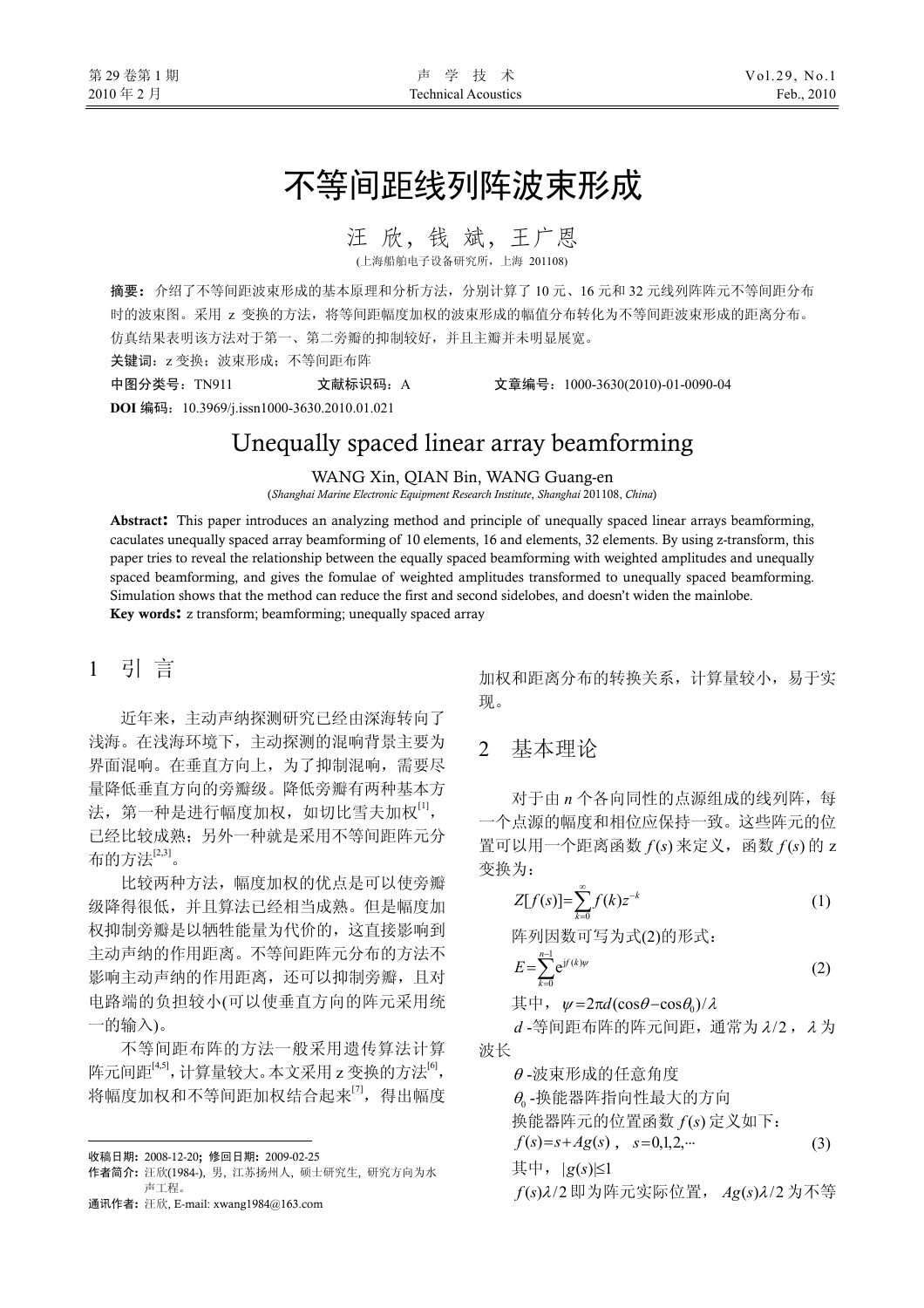间距布阵的 *s* 号阵元与等间距布阵的 *s* 号阵元的距 离差值。*A* 为调节距离差值的调节系数。

则阵列因数可以写为:

$$
E = \sum_{k=0}^{n-1} e^{jk\psi} e^{jA g(k)\psi} \tag{4}
$$

因为当 *x*<<1 时,e<sup>ix</sup>≈1+ix ,且|ψ|<π, |g(s)|<1 ,  $f$ 所以当  $A < 1/\pi$  时, 可以将式(4)简化, 得到:

$$
E \approx \sum_{k=0}^{n-1} e^{jk\psi} (1 + jAg(k)\psi)
$$
 (5)

利用以下关系式:

$$
\psi = 2\left[\sin\psi - \frac{\sin 2\psi}{2} + \frac{\sin 3\psi}{3} - \cdots\right] =
$$
  
\n
$$
\frac{1}{j} \left[ (e^{j\psi} - e^{-j\psi}) - \frac{(e^{j2\psi} - e^{-j2\psi})}{2} + \cdots \right]
$$
 (6)

将式(6)代入阵列因数的关系式(5)中,又令 *z*=e<sup>−j</sup>″,得到:

$$
E \approx \sum_{k=0}^{n-1} z^{-k} - A[(z - z^{-1}) - \frac{(z^2 - z^{-2})}{2} + \frac{(z^3 - z^{-3})}{3} \cdots] \sum_{k=0}^{n-1} g(k) z^{-k}
$$
\n
$$
(7)
$$

所以,式(7)可以转化为:

$$
E \approx Z[u(s) - u(s-n)] - A[(z-z^{-1}) - (z^2-z^{-2}) + \cdots]Z[g(s)(u(s) - u(s-n))] \tag{8}
$$

假设等间距换能器阵的幅度调制函数为 h(s), 阵列因数  $E_1$  为:

$$
E_1 = \sum_{k=0}^{n-1} h(k) e^{-jk\psi} \tag{9}
$$

$$
\hat{\Leftrightarrow}: z = e^{-j\psi}, E_1 = \sum_{k=0}^{n-1} h(k) z^{-k} \qquad (10)
$$

$$
E_{1} = \sum_{k=0}^{\infty} h(k)z^{-k} - \sum_{k=n}^{\infty} h(k)z^{-k} =
$$
  
\n
$$
Z[h(s) u(s)] - Z[h(s) u(s-n)] =
$$
  
\n
$$
Z[h(s) (u(s) - u(s-n))]
$$
\n(11)

$$
\mathbb{I}: \quad E_1 = Z[h(s) \left( u(s) - u(s-n) \right)] \tag{12}
$$

$$
\hat{\Leftrightarrow} \quad E = E_1, \quad \overline{\text{H}} \cup \{\overline{\text{H}}\} : Z[Ag(s) (u(s)-u(s-n))] \approx \frac{Z[(h(s)-1) (u(s)-u(s-n))]}{(z^{-1}-z) - \frac{1}{2}(z^{-2}-z^{2}) + \frac{1}{3}(z^{-3}-z^{3}) - \cdots}
$$
(13)

得出美于 
$$
g(s)
$$
和 $h(s)$ 的美系式为:  
 $h(i)≈1+A([g(i-1)-g(i+1)]-\frac{1}{2}[g(i-2)-g(i+2)]+…)$  (14)

整理后可得:

$$
\begin{cases} \sum_{j=1}^{n-1} (-1)^{j-1} g(i-j) + \sum_{j=1}^{n-1} (-1)^j g(i+j) \approx \frac{1}{A} (h(i)-1) \\ g(i) = 0, \ i < 0, \ i > n-1 \end{cases} (15)
$$

根据式(15)得到 *Ag*(*i*)的值,由式(3)得到 *f* (*i*)。

## 3 仿真计算分析

下面给出实例,分别取 10 元、16 元、32 元阵, 幅值加权系数为:

$$
h'(i) = 0.8 - 0.2\cos(2\pi(i+1)/(N+1))
$$
\n
$$
N \n 3\n 1\n 1\n 1\n 2\n 3\n 4\n 5\n 5\n 6\n 7\n 8\n 9\n 10\n 11\n 12\n 13\n 14\n 15\n 16\n 17\n 18\n 19\n 10\n 10\n 11\n 12\n 13\n 14\n 15\n 16\n 17\n 18\n 19\n 10\n 10\n 11\n 12\n 13\n 14\n 15\n 16\n 17\n 18\n 19\n 10\n 10\n 11\n 12\n 13\n 14\n 15\n 16\n 17\n 17\n 18\n 19\n 10\n 10\n 11\n 12\n 13\n 14\n 15\n 16\n 17\n 17\n 18\n 19\n 10\n 10\n 11\n 12\n 13\n 14\n 15\n 16\n 17\n 17\n 18\n 19\n 10\n 10\n 11\n 12\n 13\n 14\n 15\n 16\n 17\n 17\n 18\n 19\n 10\n 10\n 11\n 12\n 13\n 14\n 15\n 16\n 17\n 17\n 18\n 19\n 10\n 10\n 11\n 12\n 13\n 14\n 15\n 16\n 17\n 17\n 18\n 19\n 19\n 10\n 10\n 11\n 12\n 13\n 14\n 15\n 16\n 17\n 17\n 18\n 19\n 10\n 10\n 11\n 12\n 13\n 15\n 16\n 17\n 19\n 10\n 10\n 11\n 11\n 12\n 13\n 15\n 16\n 17\n 17\n 19\n 10\n 10\n 11\n 12\n 13\n 15\n 16\n 17\n 17\n 19\n 10\n 10\n 11\n 12\n 13\n 15\n 16\n 17\n 17\n 19\n 10\n 11\n 11\n 12\n 13\n 15\n 16\n 16\n 17\n 17\n 19\n 10\n 1
$$

$$
h(i) = [h'(i)/(\sum_{k=0}^{N-1} h'(k))]N
$$
\n(17)

根据公式计算可得波束形成曲线如图 1~6 所 示。其中,图 1、3、5 中的虚线是常规波束形成曲







图 2 10 元不等间距分布波束形成 Fig.2 Beamforming of 10 elements unequally spaced linear array



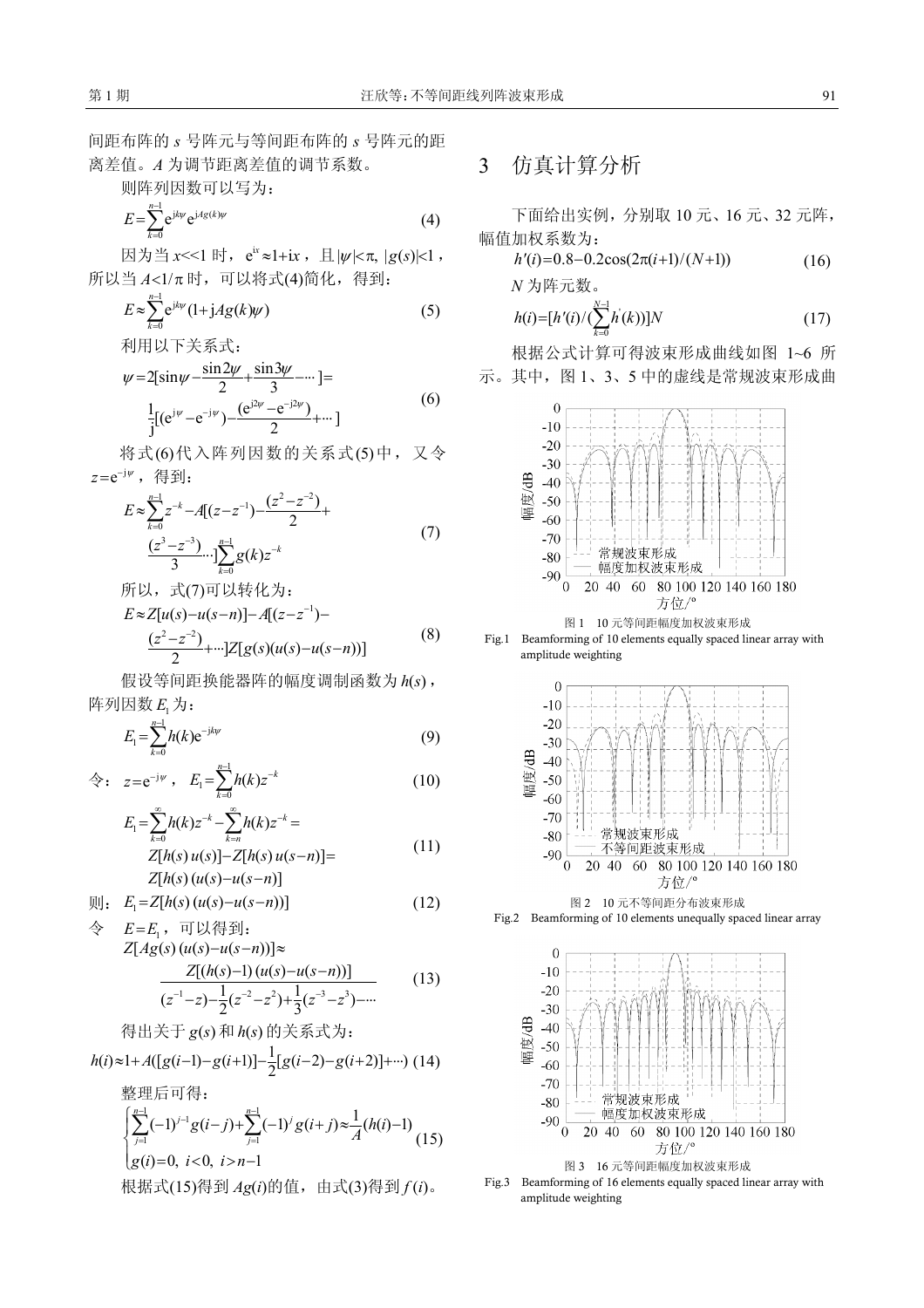

Fig.4 Beamforming of 16 elements unequally spaced linear array



Fig.5 Beamforming of 32 elements equally spaced linear array with amplitude weighting



Fig.6 Beamforming of 32 elements unequally spaced linear array

线,实线是幅度加权波束形成。

图 2、4、6 中的虚线是常规波束形成曲线,实 线是不等间距波束形成曲线。

从图 2 可见,10 元阵不等间距波束形成第一旁 瓣被抑制在−18.3dB, 第二旁瓣被抑制在−18.2dB。 而常规波束形成第一旁瓣高度:−13.5dB,第二旁 瓣高度为−17.5dB。10 元阵阵元位置分布为[0,1.22, 2.25, 3.20, 4.00, 4.81, 5.61, 6.56, 7.59, 8.81]\*  $\lambda/2$  。

从图 4 可见,16 元阵不等间距波束形成第一旁 瓣被抑制在−18.9dB,第二旁瓣被抑制在−18.6dB。 16 元阵阵元位置分布为[0,1.26,2.40,3.50,4.48,

5.40,6.22,7.02,7.78,8.58,9.40,10.32,11.30,  $12.40, 13.54, 14.80$ ]\* $\lambda/2$ 。

从图 6 中可见,32 元阵不等间距波束形成第一 旁瓣被抑制在−19.4dB,第二旁瓣被抑制在−18.7dB。 而常规波束形成第一旁瓣高度为−13.5dB, 第二旁 瓣高度为−17.5dB。32 元阵阵元位置分布为[0,1.28, 2.49,3.71,4.86,6.01,7.08,8.14,9.12,10.08, 10.98,11.85,12.67,13.48,14.25,15.02,15.77, 16.55,17.31,18.13,18.94,19.82,20.71,21.67, 22.66,23.71,24.79,25.93,27.09,28.31,29.51,  $30.80$ <sup>\*</sup> $\lambda/2$ .

从图 2、4、6 可以看出,不等间距波束形成在 降低旁瓣的同时,主瓣并没有明显的展宽,对探测 距离的影响较小。

对于线阵来说,指向性指数 *DI*[9]为:

$$
DI = 10\log \frac{4\pi}{2\pi \int_{-\pi/2}^{\pi/2} b(\theta)\cos\theta d\theta}
$$
 (18)

 $b(\theta)$ 为声束图函数<sup>[9]</sup>。

表 1 为阵元数分别为 10、16、32 时,常规波 束形成和不等间距波束形成的指向性比较。

表 1 *DI* 值比较 Table 1 Comparison of *DI*

| 阵元数 | DI/dB  |          |
|-----|--------|----------|
|     | 常规波束形成 | 不等间距波束形成 |
| 10  | 10.05  | 9.90     |
| 16  | 12.05  | 11.94    |
| 32  | 15.20  | 14.96    |

从表 1 可以看出,对于相同阵元数的线阵来说, 不等间距布阵的能量和等间距布阵的能量相差不 多,不等间距波束形成未造成明显的能量损失。

图 7 为不等间距和等间距换能器阵的比较,从 图 7 中可以看出, 采用幅度加权等间距布阵时, 每 一个换能器都需要一个独立的输入,硬件的制造负 担很大;不等间距布阵在换能器输入端可以使用统 一输入,系统简单,硬件制造成本低。